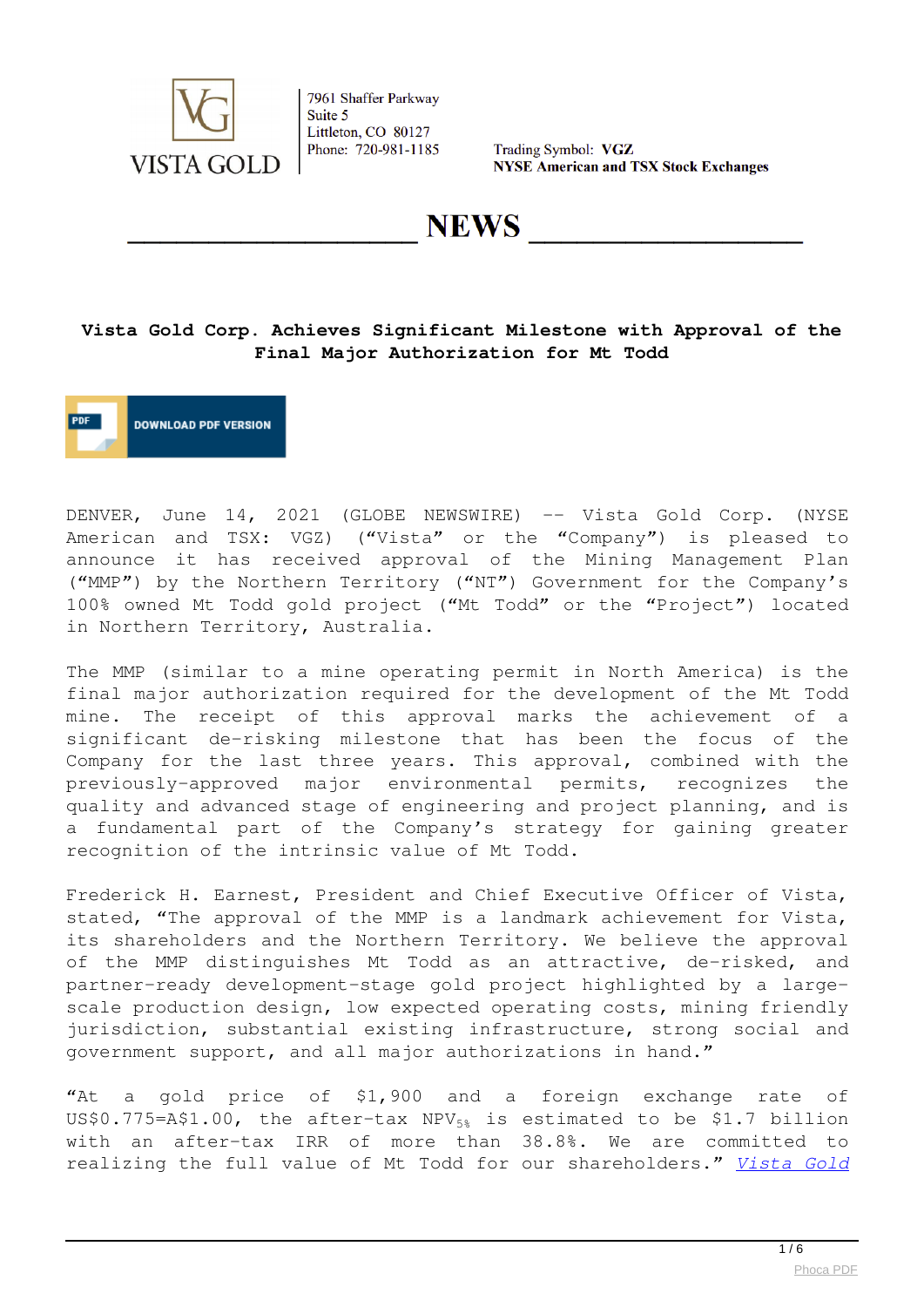

Trading Symbol: VGZ **NYSE American and TSX Stock Exchanges** 

**NEWS** 

## **Vista Gold Corp. Achieves Significant Milestone with Approval of the Final Major Authorization for Mt Todd**

#### *CEO Video.*

Mr. Earnest continued, "Following extensive consultation with the Jawoyn people and local environmental, community and business stakeholders, we're very pleased to be another step closer to delivering a project that is expected to provide significant economic benefit to the Northern Territory. We would like to thank our employees and consultants for their unyielding determination as they worked diligently and cooperatively with the NT Government to advance the permitting process, and express our appreciation to the people in the surrounding communities for the strong support they have demonstrated for Mt Todd and Vista. We will continue to work closely with all stakeholders to ensure the safe and responsible development of Mt Todd."

#### **Technical Report on Mt Todd**

For further information on the Mt Todd Gold Project, see the Technical Report entitled "NI 43-101 Technical Report Mt Todd Gold Project 50,000 tpd Preliminary Feasibility Study Northern Territory, Australia" with an effective date of September 10, 2019 and an issue date of October 7, 2019, amended September 22, 2020, which is available on SEDAR as well as on Vista's website under the Technical Reports section. John Rozelle, Vista's Sr. Vice President, a Qualified Person as defined by National Instrument 43-101 – *Standards of Disclosure for Mineral Projects*, has approved the information in this press release.

#### **About Vista Gold Corp. and Mt Todd**

Vista is a gold project developer. The Company's flagship asset is the Mt Todd gold project located in the Tier 1, mining friendly jurisdiction of Northern Territory, Australia. Situated approximately 250 km southeast of Darwin, Mt Todd is the largest undeveloped gold project in Australia and, if developed as presently

 $\frac{2}{6}$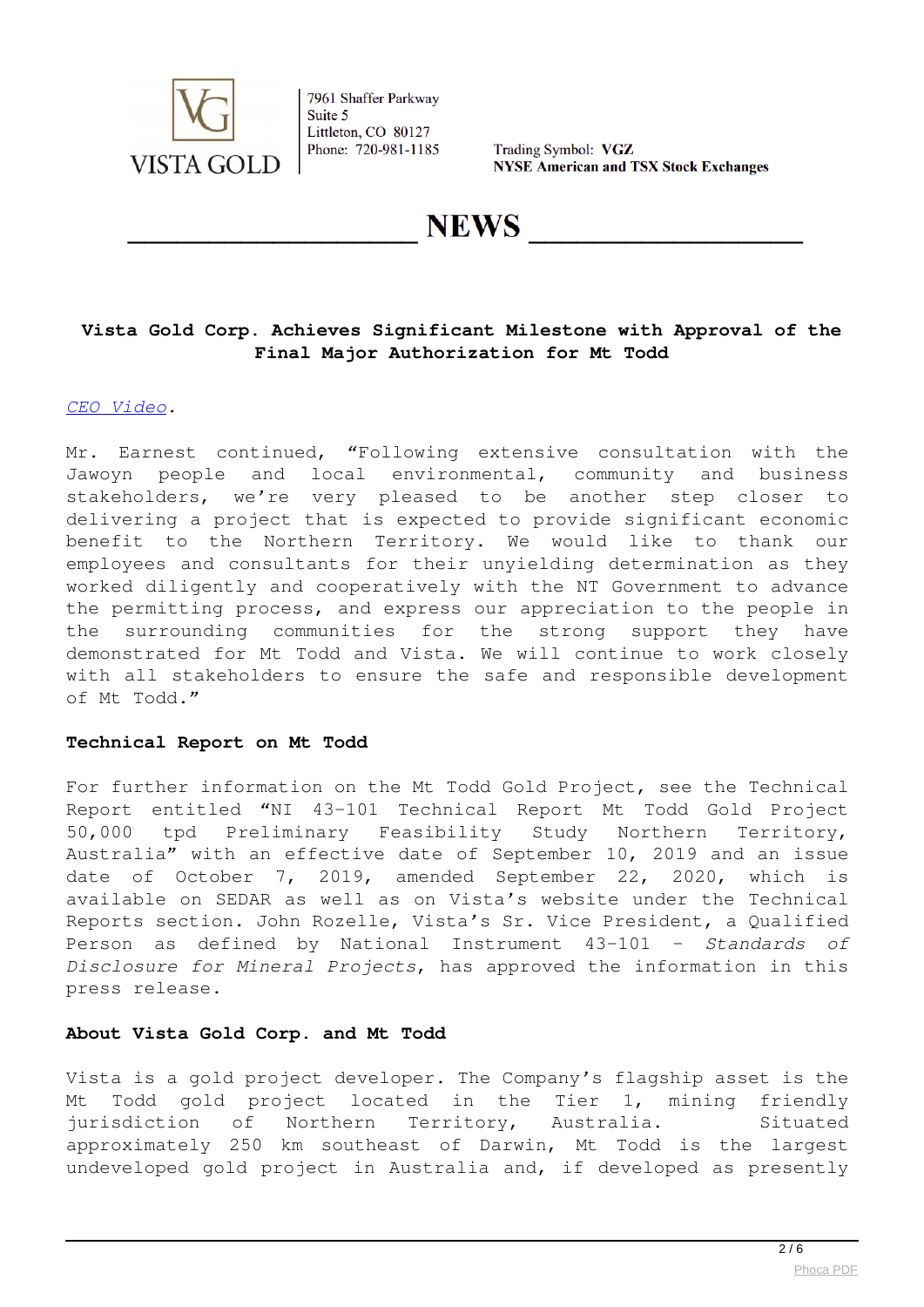

Trading Symbol: VGZ **NYSE American and TSX Stock Exchanges** 

# **NEWS**

## **Vista Gold Corp. Achieves Significant Milestone with Approval of the Final Major Authorization for Mt Todd**

designed, would potentially be Australia's fourth largest gold producer on an annual basis, with lowest tertile in-country and global all-in sustaining costs. Mt Todd's extensive 1,501 km $^2$  of exploration licenses offer excellent potential to expand gold resources and reserves and increase the life of the mine. All major operating and environmental permits have now been approved.

For further information, please contact Pamela Solly, Vice President of Investor Relations, at (720) 981-1185 or visit the Vista Gold website at www.vistagold.com.

#### **Forward Looking Statements**

This press release contains forward-looking statements within the meaning of the U.S. Securities Act of 1933, as amended, and U.S. Securities Exchange Act of 1934, as amended, and forward-looking information within the meaning of Canadian securities laws. All statements, other than statements of historical facts, included in this press release that address activities, events or developments that we expect or anticipate will or may occur in the future, including such things as the belief Mt Todd is an attractive, derisked, and partner-ready development-stage gold project; the future value of Mt Todd including estimates of after-tax NPV5% and after-tax IRR; that Mt Todd is the largest undeveloped gold project in Australia; our commitment to a strategy that maximizes shareholder value; our expectation that Mt Todd will be Australia's fourth largest gold producer on an annual basis, with lowest tertile in-country and global all-in sustaining costs; the belief that greater recognition of the intrinsic value of Mt Todd will be gained; the expectation that the Mt Todd mine will achieve large-scale production and low operating costs; the expectation that the Project will provide significant economic benefit to Northern Australia; the belief that Mt Todd's exploration licenses offer potential to expand gold resources and reserves and increase the life of the mine; and other anticipated mine development and operating costs and results at Mt Todd are forward-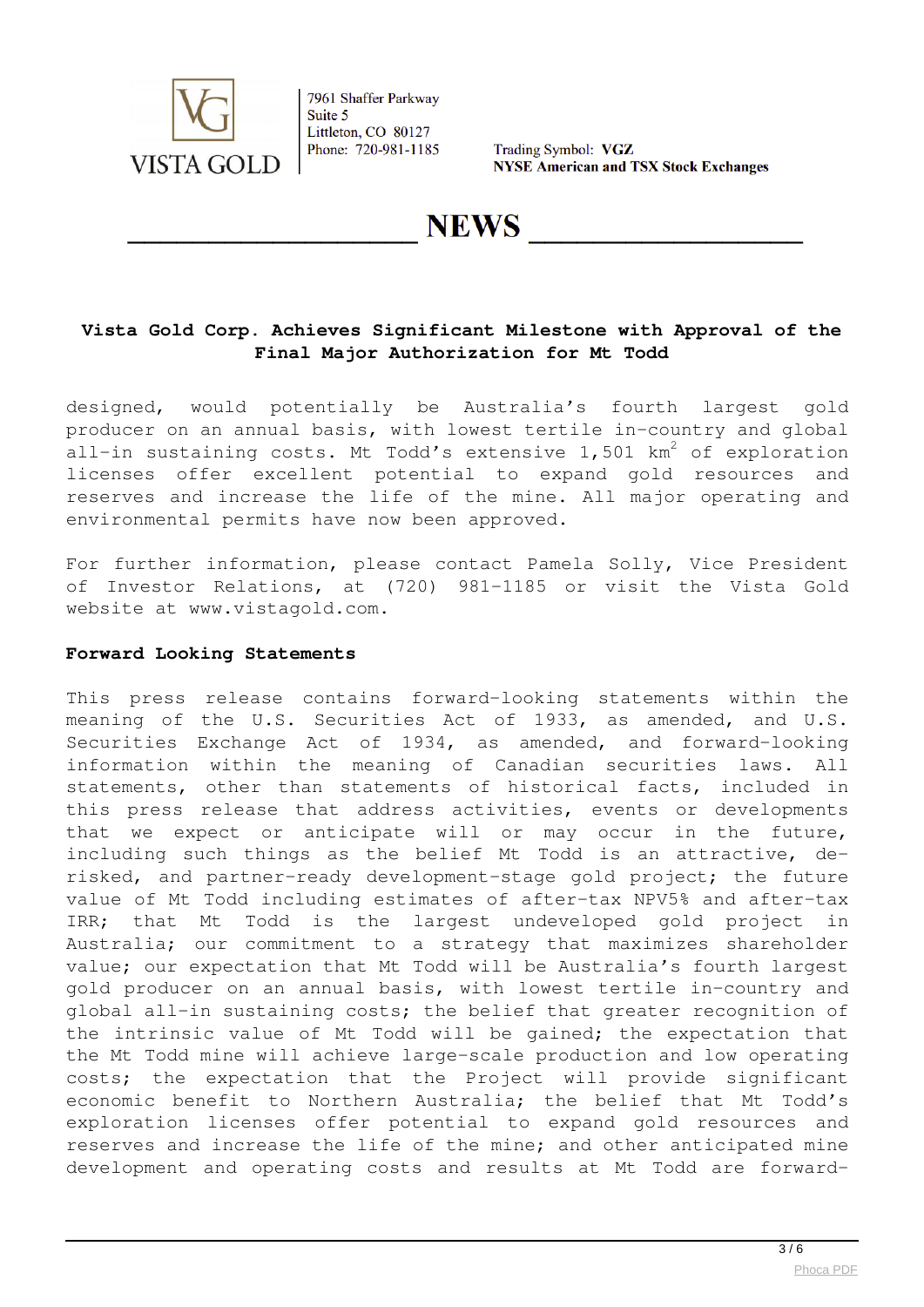

Trading Symbol: VGZ **NYSE American and TSX Stock Exchanges** 

# **NEWS**

## **Vista Gold Corp. Achieves Significant Milestone with Approval of the Final Major Authorization for Mt Todd**

looking statements and forward-looking information. The material factors and assumptions used to develop the forward-looking statements and forward-looking information contained in this press release include the following: our approved business plans, exploration and assay results, results of our test work for process area improvements, mineral resource and reserve estimates and results of preliminary economic assessments, prefeasibility studies and feasibility studies on our projects, if any, our experience with regulators, and positive changes to current economic conditions and the price of gold. When used in this press release, the words "optimistic," "potential," "indicate," "expect," "intend," "hopes," "believe," "may," "will," "if," "anticipate," and similar expressions are intended to identify forward-looking statements and forward-looking information. These statements involve known and unknown risks, uncertainties and other factors which may cause the actual results, performance or achievements of the Company to be materially different from any future results, performance or achievements expressed or implied by such statements. Such factors include, among others, uncertainty of resource and reserve estimates, uncertainty as to the Company's future operating costs and ability to raise capital; whether potential partners exist and what views they may have regarding expeditious development of the Mt. Todd project; risks relating to cost increases for capital and operating costs; risks of shortages and fluctuating costs of equipment or supplies; risks relating to fluctuations in the price of gold; the inherently hazardous nature of mining-related activities; whether anticipated gold recoveries and production would be achieved; potential effects on our operations of environmental regulations in the countries in which it operates; risks due to legal proceedings; risks relating to political and economic instability in certain countries in which it operates; uncertainty as to the results of bulk metallurgical test work; and uncertainty as to completion of critical milestones for Mt Todd; as well as those factors discussed under the headings "Note Regarding Forward-Looking Statements" and "Risk Factors" in the Company's latest Annual Report on Form 10-K and other documents filed with the U.S. Securities and Exchange Commission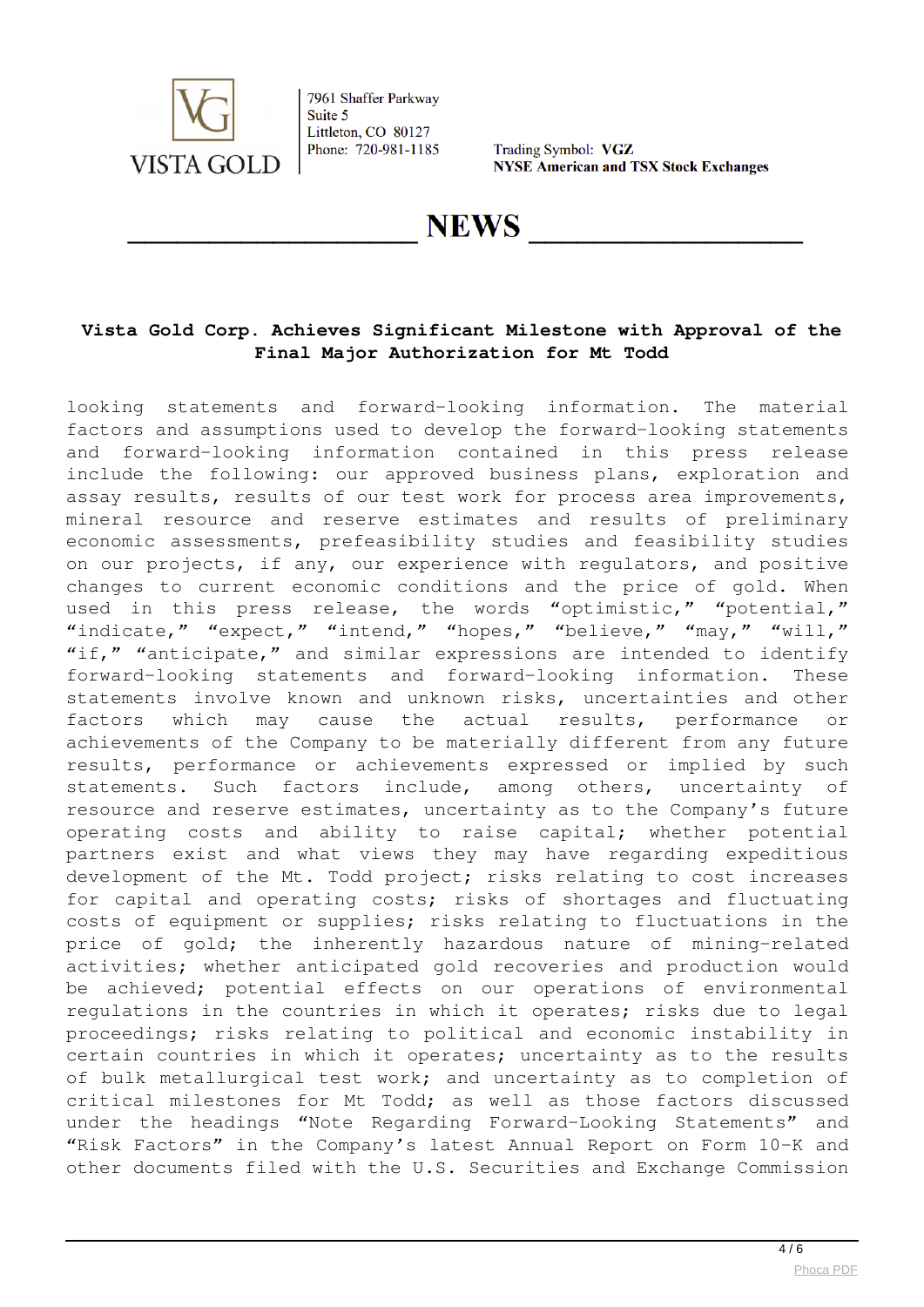

Trading Symbol: VGZ **NYSE American and TSX Stock Exchanges** 

**NEWS** 

## **Vista Gold Corp. Achieves Significant Milestone with Approval of the Final Major Authorization for Mt Todd**

and Canadian securities regulatory authorities. Although we have attempted to identify important factors that could cause actual results to differ materially from those described in forward-looking statements and forward-looking information, there may be other factors that cause results not to be as anticipated, estimated or intended. Except as required by law, we assume no obligation to publicly update any forward-looking statements or forward-looking information; whether as a result of new information, future events or otherwise.

#### **Cautionary Note to United States Investors**

The United States Securities and Exchange Commission ("SEC") limits disclosure for U.S. reporting purposes to mineral deposits that a company can economically and legally extract or produce. The technical reports referenced in this press release uses the terms defined in Canadian National Instrument 43-101 – Standards of Disclosure for Mineral Projects ("NI 43-101") and the Canadian Institute of Mining, Metallurgy and Petroleum (the "CIM") – CIM Definition Standards on Mineral Resources and Mineral Reserves, adopted by the CIM Council, as amended (the "CIM Definition Standards"). These standards are not the same as reserves under the SEC's Industry Guide 7 and may not constitute reserves or resources under the SEC's newly adopted disclosure rules to modernize mineral property disclosure requirements ("SEC Modernization Rules"), which became effective February 25, 2019 and will be applicable to the Company in its annual report for the fiscal year ending December 31, 2021. Under the currently applicable SEC Industry Guide 7 standards, a "final" or "bankable" feasibility study is required to report reserves, the three-year historical average price is used in any reserve or cash flow analysis to designate reserves and all necessary permits and government approvals must be filed with the appropriate governmental authority. Additionally, the technical reports uses the terms "measured resources", "indicated resources", and "measured & indicated resources". We advise U.S. investors that while these terms are Canadian mining terms as defined in accordance with NI 43-101, such

 $\frac{1}{5/6}$